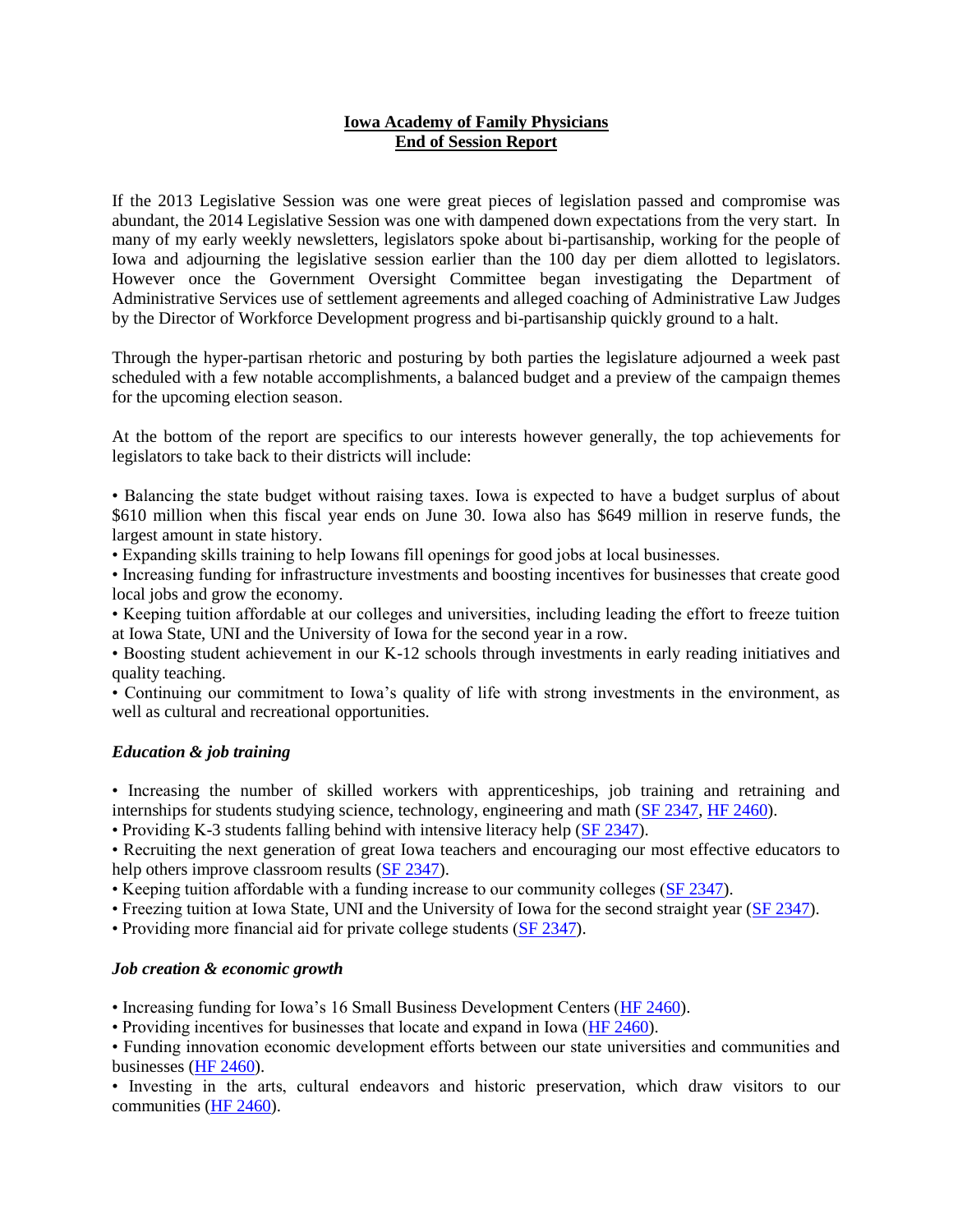• Tripling the amount of solar energy tax credits available [\(SF 2340\)](http://click.icptrack.com/icp/relay.php?r=82717844&msgid=652198&act=TVEH&c=595864&destination=http%3A%2F%2Fcoolice.legis.iowa.gov%2FCool-ICE%2Fdefault.asp%3FCategory%3Dbillinfo%26Service%3DBillbook%26frame%3D1%26GA%3D85%26hbill%3DSF2340) and encouraging the production of home-grown fuels [\(SF 2344\)](http://click.icptrack.com/icp/relay.php?r=82717844&msgid=652198&act=TVEH&c=595864&destination=http%3A%2F%2Fcoolice.legis.iowa.gov%2FCool-ICE%2Fdefault.asp%3FCategory%3Dbillinfo%26Service%3DBillbook%26frame%3D1%26GA%3D85%26hbill%3DSF2344).

• Expanding help to fix up abandoned buildings and blighted areas [\(SF 2339\)](http://click.icptrack.com/icp/relay.php?r=82717844&msgid=652198&act=TVEH&c=595864&destination=http%3A%2F%2Fcoolice.legis.iowa.gov%2FCool-ICE%2Fdefault.asp%3FCategory%3Dbillinfo%26Service%3DBillbook%26frame%3D1%26GA%3D85%26hbill%3DSF2339).

## *Health & health care*

• \$1.7 million appropriated for the Rural Physician Loan Repayment Program.

• Protecting the health of Iowa kids by preventing them from using e-cigarettes [\(HF 2109\)](http://click.icptrack.com/icp/relay.php?r=82717844&msgid=652198&act=TVEH&c=595864&destination=http%3A%2F%2Fcoolice.legis.iowa.gov%2FCool-ICE%2Fdefault.asp%3FCategory%3Dbillinfo%26Service%3DBillbook%26frame%3D1%26GA%3D85%26hbill%3DHF2109).

• Maintaining local Emergency Management Services by increasing the amount the state pays through Medicaid for local ambulance and other emergency services [\(HF 2463\)](http://click.icptrack.com/icp/relay.php?r=82717844&msgid=652198&act=TVEH&c=595864&destination=http%3A%2F%2Fcoolice.legis.iowa.gov%2FCool-ICE%2Fdefault.asp%3FCategory%3Dbillinfo%26Service%3DBillbook%26frame%3D1%26GA%3D85%26hbill%3DHF2463).

• Helping kids with epilepsy by legalizing medical cannabis oil to treat seizures, upon doctor recommendation [\(SF 2360\)](http://click.icptrack.com/icp/relay.php?r=82717844&msgid=652198&act=TVEH&c=595864&destination=http%3A%2F%2Fcoolice.legis.iowa.gov%2FCool-ICE%2Fdefault.asp%3FCategory%3Dbillinfo%26Service%3DBillbook%26frame%3D1%26GA%3D85%26hbill%3DSF2360).

• Hiring an additional ombudsman to protect the rights of seniors in nursing facilities. [\(HF 2463\)](http://click.icptrack.com/icp/relay.php?r=82717844&msgid=652198&act=TVEH&c=595864&destination=http%3A%2F%2Fcoolice.legis.iowa.gov%2FCool-ICE%2Fdefault.asp%3FCategory%3Dbillinfo%26Service%3DBillbook%26frame%3D1%26GA%3D85%26hbill%3DHF2463).

• Protecting Iowa's redesigned mental health services by fully funding state commitments [\(HF 2463\)](http://click.icptrack.com/icp/relay.php?r=82717844&msgid=652198&act=TVEH&c=595864&destination=http%3A%2F%2Fcoolice.legis.iowa.gov%2FCool-ICE%2Fdefault.asp%3FCategory%3Dbillinfo%26Service%3DBillbook%26frame%3D1%26GA%3D85%26hbill%3DHF2463).

• Making it easier for seniors to continue living in their own homes [\(SF 2193,](http://click.icptrack.com/icp/relay.php?r=82717844&msgid=652198&act=TVEH&c=595864&destination=http%3A%2F%2Fcoolice.legis.iowa.gov%2FCool-ICE%2Fdefault.asp%3FCategory%3Dbillinfo%26Service%3DBillbook%26frame%3D1%26GA%3D85%26hbill%3DSF2193) [SF 2320\)](http://click.icptrack.com/icp/relay.php?r=82717844&msgid=652198&act=TVEH&c=595864&destination=http%3A%2F%2Fcoolice.legis.iowa.gov%2FCool-ICE%2Fdefault.asp%3FCategory%3Dbillinfo%26Service%3DBillbook%26frame%3D1%26GA%3D85%26hbill%3DSF2320).

### *Safe communities*

• Defining elder abuse and financial exploitation, and allowing victims to secure protective orders [\(SF](http://click.icptrack.com/icp/relay.php?r=82717844&msgid=652198&act=TVEH&c=595864&destination=http%3A%2F%2Fcoolice.legis.iowa.gov%2FCool-ICE%2Fdefault.asp%3FCategory%3Dbillinfo%26Service%3DBillbook%26frame%3D1%26GA%3D85%26hbill%3DSF2239)  [2239\)](http://click.icptrack.com/icp/relay.php?r=82717844&msgid=652198&act=TVEH&c=595864&destination=http%3A%2F%2Fcoolice.legis.iowa.gov%2FCool-ICE%2Fdefault.asp%3FCategory%3Dbillinfo%26Service%3DBillbook%26frame%3D1%26GA%3D85%26hbill%3DSF2239).

• Providing state funding for the first time for local elder abuse support services [\(HF 2463\)](http://click.icptrack.com/icp/relay.php?r=82717844&msgid=652198&act=TVEH&c=595864&destination=http%3A%2F%2Fcoolice.legis.iowa.gov%2FCool-ICE%2Fdefault.asp%3FCategory%3Dbillinfo%26Service%3DBillbook%26frame%3D1%26GA%3D85%26hbill%3DHF2463).

• Investing in Iowa's successful Drug Courts and Family Treatment Courts [\(SF 2449,](http://click.icptrack.com/icp/relay.php?r=82717844&msgid=652198&act=TVEH&c=595864&destination=http%3A%2F%2Fcoolice.legis.iowa.gov%2FCool-ICE%2Fdefault.asp%3FCategory%3Dbillinfo%26Service%3DBillbook%26frame%3D1%26GA%3D85%26hbill%3DSF2449) [HF 2450\)](http://click.icptrack.com/icp/relay.php?r=82717844&msgid=652198&act=TVEH&c=595864&destination=http%3A%2F%2Fcoolice.legis.iowa.gov%2FCool-ICE%2Fdefault.asp%3FCategory%3Dbillinfo%26Service%3DBillbook%26frame%3D1%26GA%3D85%26hbill%3DHF2450).

• Funding for grants to help victims of domestic violence and sexual assault [\(HF 2450\)](http://click.icptrack.com/icp/relay.php?r=82717844&msgid=652198&act=TVEH&c=595864&destination=http%3A%2F%2Fcoolice.legis.iowa.gov%2FCool-ICE%2Fdefault.asp%3FCategory%3Dbillinfo%26Service%3DBillbook%26frame%3D1%26GA%3D85%26hbill%3DHF2450).

• Allowing criminal charges against coaches who sexually exploit students [\(HF 2474\)](http://click.icptrack.com/icp/relay.php?r=82717844&msgid=652198&act=TVEH&c=595864&destination=http%3A%2F%2Fcoolice.legis.iowa.gov%2FCool-ICE%2Fdefault.asp%3FCategory%3Dbillinfo%26Service%3DBillbook%26frame%3D1%26GA%3D85%26hbill%3DHF2474).

• Doubling the volunteer firefighter and EMS tax credit, and extending the credit to reserve police officers [\(HF 2459\)](http://click.icptrack.com/icp/relay.php?r=82717844&msgid=652198&act=TVEH&c=595864&destination=http%3A%2F%2Fcoolice.legis.iowa.gov%2FCool-ICE%2Fdefault.asp%3FCategory%3Dbillinfo%26Service%3DBillbook%26frame%3D1%26GA%3D85%26hbill%3DHF2459).

# *Quality of life*

• Providing a record \$25 million for REAP, Iowa's popular Resource Enhancement and Protection program [\(HF 2458,](http://click.icptrack.com/icp/relay.php?r=82717844&msgid=652198&act=TVEH&c=595864&destination=http%3A%2F%2Fcoolice.legis.iowa.gov%2FCool-ICE%2Fdefault.asp%3FCategory%3Dbillinfo%26Service%3DBillbook%26frame%3D1%26GA%3D85%26hbill%3DHF2458) [SF 2349,](http://click.icptrack.com/icp/relay.php?r=82717844&msgid=652198&act=TVEH&c=595864&destination=http%3A%2F%2Fcoolice.legis.iowa.gov%2FCool-ICE%2Fdefault.asp%3FCategory%3Dbillinfo%26Service%3DBillbook%26frame%3D1%26GA%3D85%26hbill%3DSF2349) [SF 2363\)](http://click.icptrack.com/icp/relay.php?r=82717844&msgid=652198&act=TVEH&c=595864&destination=http%3A%2F%2Fcoolice.legis.iowa.gov%2FCool-ICE%2Fdefault.asp%3FCategory%3Dbillinfo%26Service%3DBillbook%26frame%3D1%26GA%3D85%26hbill%3DSF2363).

• Expanding childcare assistance for parents working part time while learning new skills [\(HF 2463\)](http://click.icptrack.com/icp/relay.php?r=82717844&msgid=652198&act=TVEH&c=595864&destination=http%3A%2F%2Fcoolice.legis.iowa.gov%2FCool-ICE%2Fdefault.asp%3FCategory%3Dbillinfo%26Service%3DBillbook%26frame%3D1%26GA%3D85%26hbill%3DHF2463).

• Boosting the state's child and dependent care tax credit for working families [\(SF 2337\)](http://click.icptrack.com/icp/relay.php?r=82717844&msgid=652198&act=TVEH&c=595864&destination=http%3A%2F%2Fcoolice.legis.iowa.gov%2FCool-ICE%2Fdefault.asp%3FCategory%3Dbillinfo%26Service%3DBillbook%26frame%3D1%26GA%3D85%26hbill%3DSF2337).

• Making stable homes a reality for more children with a \$2,500 tax credit for adoption-related expenses [\(HF 2468\)](http://click.icptrack.com/icp/relay.php?r=82717844&msgid=652198&act=TVEH&c=595864&destination=http%3A%2F%2Fcoolice.legis.iowa.gov%2FCool-ICE%2Fdefault.asp%3FCategory%3Dbillinfo%26Service%3DBillbook%26frame%3D1%26GA%3D85%26hbill%3DHF2468).

• Increasing funding for soil conservation and water quality [\(HF 2458\)](http://click.icptrack.com/icp/relay.php?r=82717844&msgid=652198&act=TVEH&c=595864&destination=http%3A%2F%2Fcoolice.legis.iowa.gov%2FCool-ICE%2Fdefault.asp%3FCategory%3Dbillinfo%26Service%3DBillbook%26frame%3D1%26GA%3D85%26hbill%3DHF2458).

• Increasing housing for working families with incentives to build and rehabilitate housing in the areas that need it the most [\(HF 2448\)](http://click.icptrack.com/icp/relay.php?r=82717844&msgid=652198&act=TVEH&c=595864&destination=http%3A%2F%2Fcoolice.legis.iowa.gov%2FCool-ICE%2Fdefault.asp%3FCategory%3Dbillinfo%26Service%3DBillbook%26frame%3D1%26GA%3D85%26hbill%3DHF2448).

### **Specific Legislation**

### **Senate File 379 – BOARD OF MEDICINE DISCIPLINARY PROCEDURES**

Senate File 379 changes the number of alternate members needed to serve on a disciplinary hearing panel. *STATUS: DIED ON HOUSE CALENDAR (ADDED TO SENATE FILE 2196)*

### **SF 2360 CANNABIDIOL**

SF 2360 allows Iowans diagnosed by an Iowan neurologist with intractable epilepsy to seek permission to obtain Cannabidiol for treatment. An Iowan who has been diagnosed with intractable epilepsy can apply to receive a card from the Department of Public Health allowing them to have up to 32 oz of Cannabidiol. A patient or a guardian who has the card issued to them and who follows the law will not be prosecuted by the state for possession of Cannabidiol. People who do not have the Cannabidiol Card are still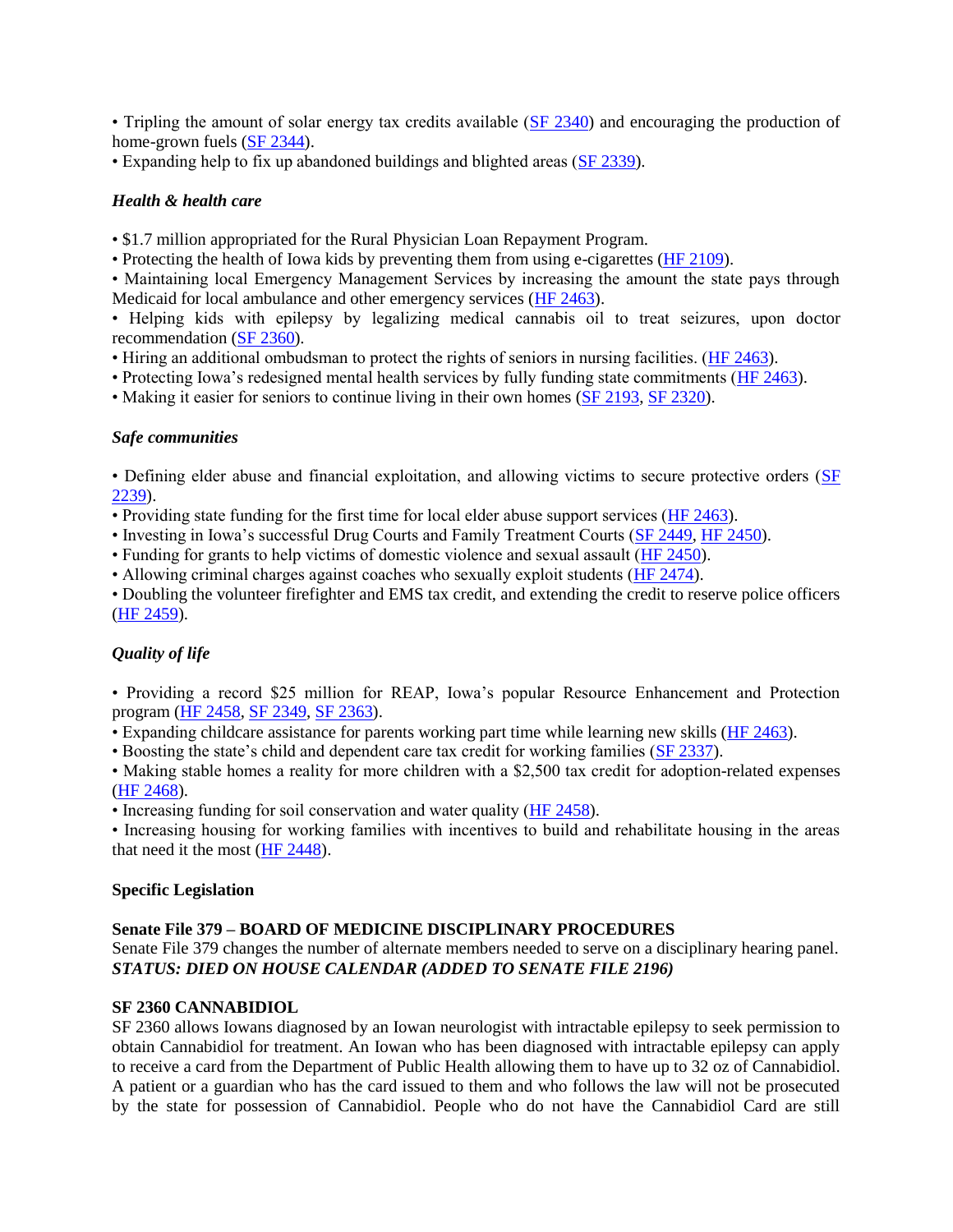prohibited from having Cannabidiol. The cards must be renewed every year. The University of Iowa shall submit a yearly report detailing scientific literature, studies and clinical trials regarding the use of Cannabidiol around the country. This bill will be repealed July 1, 2017. *STATUS-SENT TO GOVERNOR*

### **House File 2376 – STANDARD FORM FOR PRIOR AUTHORIZATION**

The bill requires the Insurance Commissioner to develop a standard process and form to obtain prior authorization for prescription drug benefits. The standard prior authorization process must include the capability of electronic submissions.

*STATUS: DIED IN THE SENATE* (a form of this bill was placed in the HHS budget)

### **Senate File 2330 - COMMUNITY MENTAL HEALTH CENTER REIMBURSEMENT**

This section strikes the language in the HHS budget bill last year that mandated reimbursement for a service provided by a community mental health center under the Medicaid program at 100 percent of the reasonable costs of the service. The bill allows a CMHC to choose instead to be reimbursed in accordance with the alternative reimbursement rate methodology established by the Medicaid program's managed care contractor for mental health services that was approved by the DHS.

*STATUS: DIED IN THE HOUSE* (this was put in the HHS budget bill)

### **Senate File 2251 – CHILD CARE ASSISTANCE PILOT**

This bill revises the current 28 hour per week employment requirement to apply to a combination of both employment and participation in an education program for 28 hours per week. This means that people can receive child care assistance if they both work and go to school for a combination of 28 hours per week. Currently, to get assistance you need to work or go to school 28 hours per week. This change will only take place in four pilot counties, not state-wide.

*STATUS - DIED IN THE HOUSE (this is implemented state-wide in the HHS budget)*

## **Senate File 2080 – PRESCRIPTION DATABASE**

The bill allows the Board of Pharmacy (under the Department of Public Health) to enter into an agreement with a prescription database program in any surrounding state or in Kansas. The Board may provide information from the program to a prescription database monitoring program in another jurisdiction.

#### *STATUS: SIGNED BY GOVERNOR*

### **Senate File 2120 – ADVANCED REGISTERED NURSE PRACTITIONER TITLE**

This bill authorizes the use of the abbreviation ARNP by Advanced Registered Nurse Practitioners. *STATUS: SIGNED BY GOVERNOR*

### **HOUSE FILE 2297 – PHARMACY BENEFIT MANAGER REGULATION**

The bill sets regulations on pharmacy benefit managers, requiring them to disclose certain drug price information to retail pharmacies.

The House Commerce Committee passed the bill unanimously on February 18, and the full House approved it 98-0 on March 4. The Senate made a minor amendment to the bill and passed it back to the House unanimously. The House approved the change and sent it to the governor on March 11. The governor signed it on March 14.

### *STATUS: SIGNED BY THE GOVERNOR*

### **House File 2463 - FY 2015 HEALTH & HUMAN SERVICES APPROPRIATIONS**

On April 29, the Iowa House and Senate gave final approval to the health and human services appropriations bill. Prior to the bill's passage, both chambers approved a [conference committee](http://r20.rs6.net/tn.jsp?f=001QRDgP9LGcHjAD5Rsx5Qb66XLCseHTN24dun2IOShuSggqJwRd4XZUZiWutajKOOQ35VCppnNdUXTFvWrwItxj70uqY-Jmihi55N0ZDsjzuvICIcybKce7TV-9nZdwjpWMndl2G9HeJtn1LtumGDSr9P5E2GGBVyezaa9iBJweuvtcfzGTw5LyeKob1l2J0rtb5K-njjU97sBn8snsXBTVwsde8auMZxW4DzveN-TxEqmEwbFvvAhottPBa30vUyuZ5o_7Wz6LGX-0VV8qe79EXOTCr2J-IwJg3L2jtN8D8jdNHBF6TY22Q==&c=TvmpIbok5fv0H9piqfJ_gBeCiaA9IoNoPXES3v3e3iAa66yITDg-hA==&ch=92KSeU-sUSYP-lCrcBWDH1nSSOGX1XawKe3nQ1DQrAWHBJ9dklA4KA==)  [report](http://r20.rs6.net/tn.jsp?f=001QRDgP9LGcHjAD5Rsx5Qb66XLCseHTN24dun2IOShuSggqJwRd4XZUZiWutajKOOQ35VCppnNdUXTFvWrwItxj70uqY-Jmihi55N0ZDsjzuvICIcybKce7TV-9nZdwjpWMndl2G9HeJtn1LtumGDSr9P5E2GGBVyezaa9iBJweuvtcfzGTw5LyeKob1l2J0rtb5K-njjU97sBn8snsXBTVwsde8auMZxW4DzveN-TxEqmEwbFvvAhottPBa30vUyuZ5o_7Wz6LGX-0VV8qe79EXOTCr2J-IwJg3L2jtN8D8jdNHBF6TY22Q==&c=TvmpIbok5fv0H9piqfJ_gBeCiaA9IoNoPXES3v3e3iAa66yITDg-hA==&ch=92KSeU-sUSYP-lCrcBWDH1nSSOGX1XawKe3nQ1DQrAWHBJ9dklA4KA==) that reconciled several differences between them. The Iowa House easily approved the final